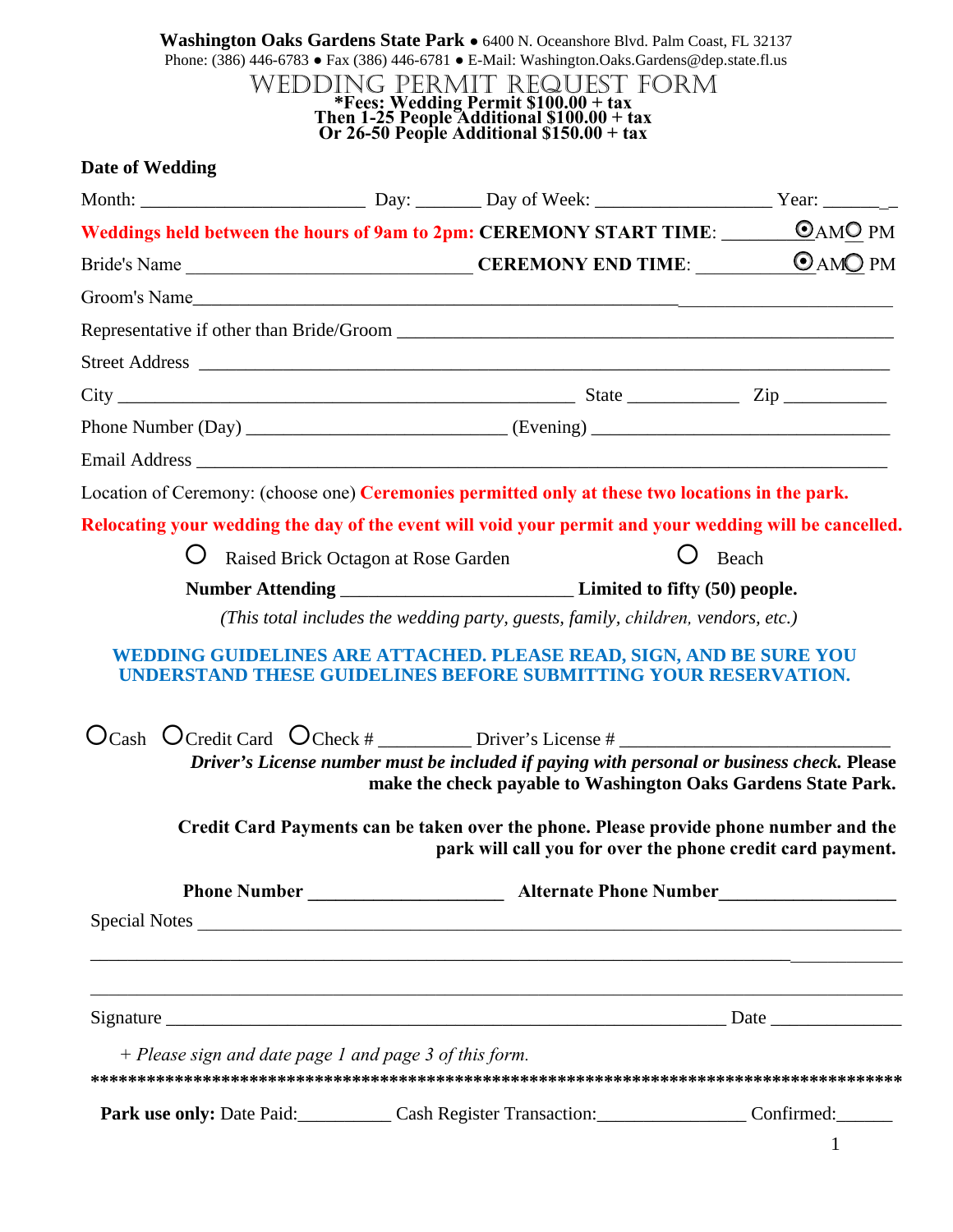## WEDDING GUIDELINES

## **\*PLEASE KEEP THIS COPY FOR YOUR REFERENCE\***

- 1. A permit is **REQUIRED** for **ALL** weddings and wedding photography held at the Park.
- 2. Weddings may be reserved between the hours of **9am and 2pm**. Choose a firm start time. Latest start time is 2pm.
- 3. Your reservation is **NOT** confirmed until the full payment is received, and written confirmation is authorized by the Park. Do not make plans until your confirmation is received.
- 4. Reservations may only be booked ten (10) months out.
- 5. Payments may either be mailed with a check information to the Park address listed above on the Permit Request Form or the Park can call for over the phone credit card payment.
- 6. For weddings held between *November 15th through December 31 st* , please note the gardens will be decorated for the holiday season. Poinsettias and decorations will be planted around the Octagon area.
- 7. Roses are cut back hard around February 1st and will not be in bloom until around mid-April.
- 8. All activities, changing of clothing, and or gatherings of bridal party or large crowds are NOT permitted inside the Visitor Center Museum or inside the Gift Shop.
- 9. Food/Drinks are PROHIBITED in the Formal Gardens.
- 10. Alcohol is NOT permitted in the Park.
- 11. Chair rentals, decorations, and awnings are the responsibility of the paying party. You are welcome to bring your own or rent them from an outside vendor rental company.
- 12. It is your responsibility to remove any decorations, rental items, etc. from the Park
- 13. Nails, push pins, staples, screws or any adhesive device/material to adhere decorations are STRICTLY PROHIBITED.
- 14. Decor and lights may NOT be hung from any trees, branches or vegetation. Party may be held liable for any damage to Park property.
- 15. Music is permitted. Electricity is available at the Octagon. Please respect the Park and other park visitors in choosing your music volume level and be sure it is suitable for all ages.
- 16. In order to preserve the natural environment of the Park, confetti, rice, glitter, balloons, dropping of silk flower petals or introduction of any foreign materials, or the release of live birds or butterflies are PROHIBITED.
- 17. Vehicles are not permitted to drive on ANY of the footpaths in the gardens, please give this driving information to your rental companies, musicians, florists, limousine drivers and vendors, etc.
- 18. The park does not offer tours of wedding areas, please visit for self-guided tours during normal park hours.
- 19. Use of drones are not permitted.